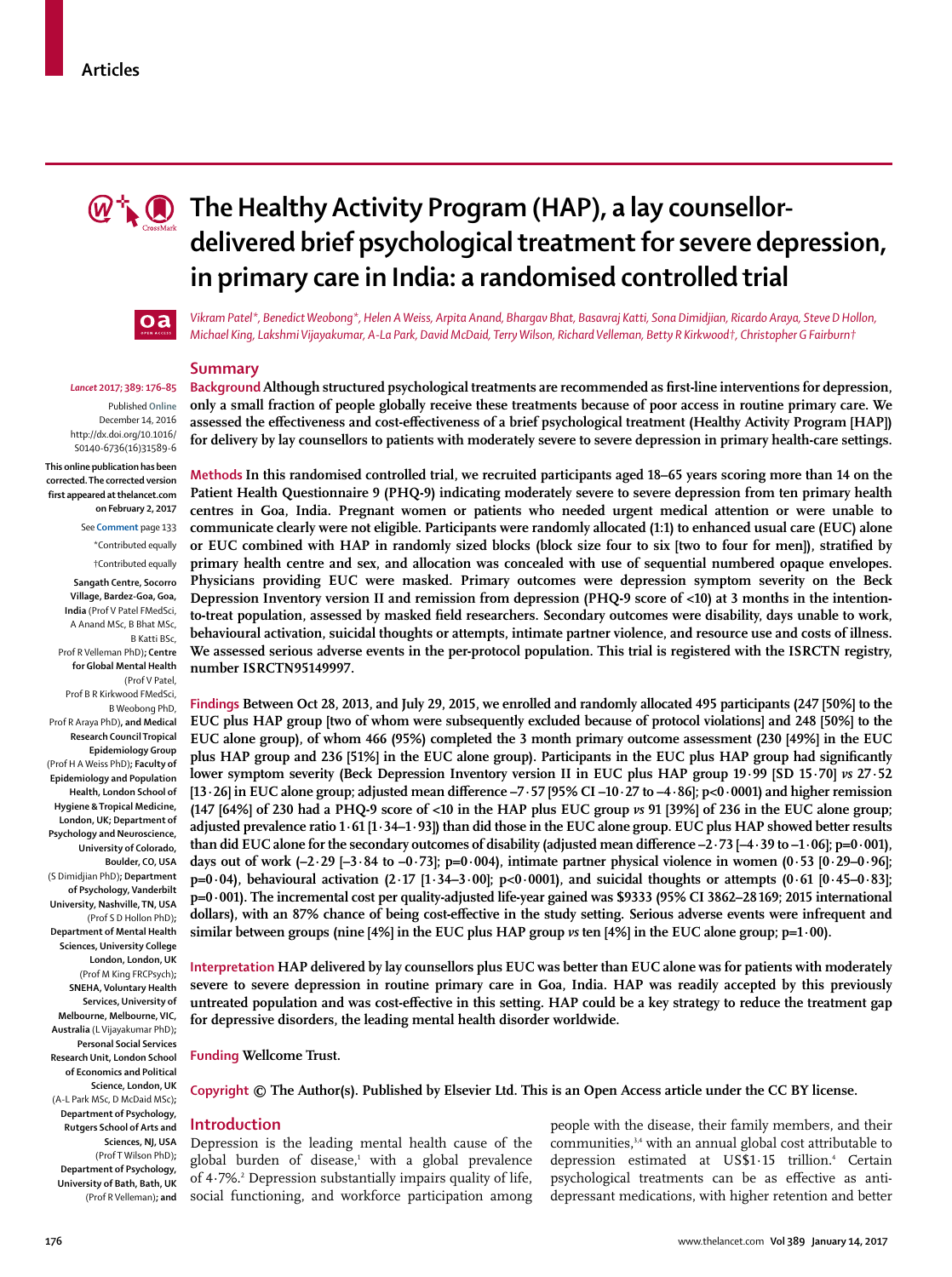#### **Research in context**

#### **Evidence before this study**

Our review began with the evidence synthesised by WHO's Mental Health Gap Action Programme guidelines for mental disorders in non-specialised health-care settings. We supplemented this evidence with searches of PubMed and PsycINFO from Jan 1, 2009, to Jan 1, 2011, with no language restrictions, as well as hand searching reference lists of selected papers, contacting key informants, and visiting key libraries in the region. Structured psychological treatments based on cognitive behavioural or interpersonal theories are recommended as first-line interventions by WHO's Mental Health Gap Action Programme for moderate to severe depression. Simpler versions of these treatments, such as behavioural activation, are as effective as are more elaborate versions, such as cognitive behaviour therapy. However, the existing evidence has limited generalisability to many low-income and middle-income countries where both supply side (low availability of mental health professionals) and demand side (low levels of mental health literacy) barriers lead to large treatment gaps.

enduring effects,<sup>s</sup> and they are recommended as first-line interventions by WHO's Mental Health Gap Action Programme (mhGAP).<sup>6</sup> However, most depressed people who live in low-income and middle-income countries do not have access to psychological treatments. Authors of reviews have shown that this treatment gap exceeds 90% in India and China<sup>7</sup> and often exceeds 50%,<sup>8</sup> even in highly resourced settings.

Most of the evidence supporting psychological treatments comes from specialist settings in high-income countries and the generalisability of the findings to low-income and middle-income countries can be questioned. Contextual factors, such as variations in explanatory models, ways of coping with distress, little access to specialist services, and socioeconomic barriers such as literacy should be considered.<sup>9,10</sup> However, evidence is growing for the effectiveness of contextually sensitive psychological treatments that have been adapted to the local context and delivered by appropriately trained and supervised lay health workers in primary care and community settings.<sup>11</sup> Identification of effective psychological treatments that can be delivered in this way has been ranked among the leading research priorities for global mental health.<sup>12</sup>

The goal of the Program for Effective Mental Health Interventions in Under-Resourced Health Systems (PREMIUM) was to develop and assess scalable psychological treatments that are culturally appropriate, affordable, and feasible for delivery by non-specialist health workers and apply these treatments to the two leading mental health disorders: moderately severe to severe depression (the Healthy Activity Program [HAP]) and harmful drinking (Counselling for Alcohol Problems

#### **Added value of this study**

This study is the first report of findings from any low-income and middle-income country assessing the effectiveness and cost-effectiveness of a psychological treatment for moderately severe to severe depression in primary care. A brief (six to eight sessions) psychological treatment (the Healthy Activity Program), based on behavioural activation, delivered by lay counsellors, was better than was enhanced usual care according to all prespecified primary clinical and secondary social and functional outcomes. HAP was readily accepted by this previously untreated population and was cost-effective in this setting.

#### **Implications of all the available evidence**

Brief psychological treatments, based on behavioural activation, are acceptable, feasible, and cost-effective for management of moderate to severe depression, even when delivered by nonspecialist health workers in routine health-care settings in previously untreated populations. Such treatments should be scaled up as a key strategy to address depressive disorders, the leading mental health disorder worldwide.

[CAP]).13–15 In this Article, we describe the results of a trial assessing the effectiveness and cost-effectiveness of HAP,13 a brief psychological treatment adapted from behavioural activation, an empirically supported psychological treatment recommended by WHO.16,17 A core feature of PREMIUM is delivery of both treatments by the same lay counsellors in routine primary care settings, thus reproducing the way that they would be used in clinical practice. The results of the trial assessing the CAP treatment for harmful drinking are published separately.<sup>18</sup> The two trials of HAP and CAP were done concurrently in the same primary health centres (PHCs) and over the same period of time, with the same counsellors delivering both treatments according to trial allocations of participants.

#### **Methods**

## **Study design and participants**

In this randomised controlled trial, we recruited participants aged 18–65 years who had a probable diagnosis of moderately severe to severe depression ascertained with a Patient Health Questionnaire 9 (PHQ-9) score of more than 14, a cutpoint previously validated in the study setting,<sup>19</sup> in ten primary health centres in Goa, a state on the west coast of India. The publicly funded PHCs are the first option for financially disadvantaged people. Pregnant women and patients who needed urgent medical attention or were unable to communicate clearly were not eligible. These criteria were established and applied by trained health assistants at the PHC.

The trial protocol<sup>20</sup> was approved by the Trial Steering Committee, and ethical approval for the conduct of the

 **Department of Psychiatry, University of Oxford, Oxford, UK** (Prof C G Fairburn FMedSci)

Correspondence to: Prof V Patel, Sangath Centre, Socorro Village, Bardez-Goa, 403521 Goa, India **vikram.patel@lshtm.ac.uk**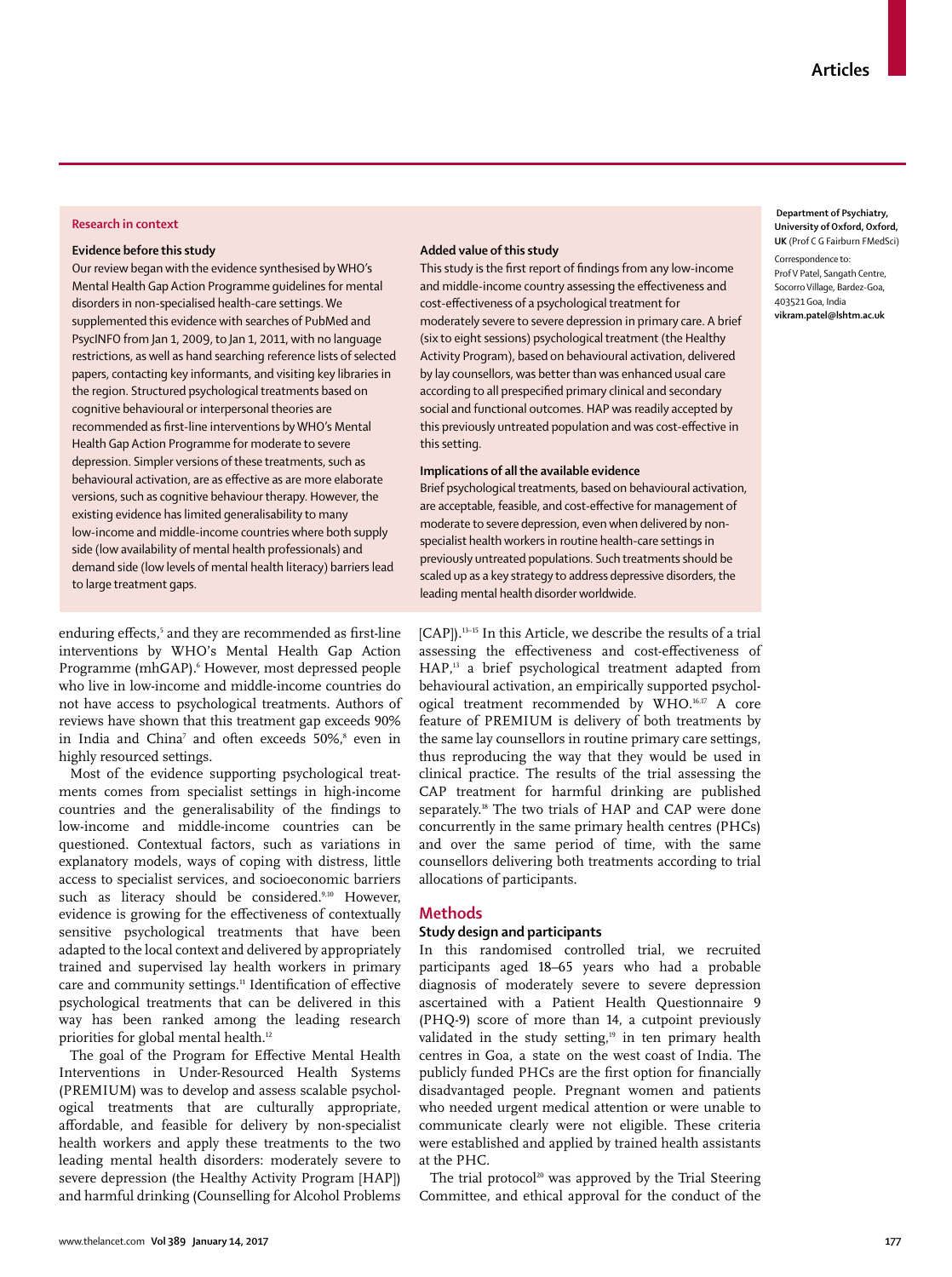trial was obtained from the Institutional Review Boards of the London School of Hygiene & Tropical Medicine, Sangath (the implementing institution in India), and the Indian Council of Medical Research. Written (or witnessed, if the participant was illiterate) informed consent was mandatory for enrolment. We audiotaped all consent procedures, with patients' approvals.

#### **Randomisation and masking**

We randomly allocated participants (1:1) to HAP plus enhanced usual care (EUC) or EUC alone. An independent statistician generated a randomisation list in randomly sized blocks (block size four to six [two to four for men because we anticipated relatively fewer men on the basis of the epidemiology of the prevalence of depression and did not want imbalance between groups]), stratified by PHC and sex. Assignments were sealed in sequential numbered opaque envelopes by independent support staff that were opened as each consenting eligible patient was enrolled $21$  by trained health assistants. Physicians providing EUC were masked to allocation status, as were the independent assessors who did outcome assessments, and these people had no contact with the PHCs or other team members. All authors, apart from the data manager (BB), were masked until the trial results were unmasked in the presence of the Trial Steering Committee and Data Safety and Monitoring Committee on March 7, 2016. Instances of unmasking of outcome assessors in the HAP group will be summarised on the basis of overall prevalence and the exact point during the interview that the interviewer was unmasked.

#### **Procedures**

We interviewed patients who gave informed consent to collect data for sociodemographic factors and potential moderators of treatment effect: sex, duration of illness, and expectations for treatment.<sup>22</sup> We reduced the number of potential moderators (following approval from the Trial Steering Committee and data and safety monitoring board) listed in the trial protocol to align our analyses with what is commonly reported in the literature regarding moderators in depression treatment trials.<sup>22,23</sup> We recorded all intake interviews and randomly selected (using a random selection strategy statified by health assistant) a subset for review by a supervisor for quality assurance.

In the enhanced usual care group, usual care and treatment provided by the PHC physician was enhanced by provision of screening results to both patient and physician and use of a contextualised version of the mhGAP guidelines (a manual containing the specific mhGAP guidelines for primary care physicians treating depression),<sup>16</sup> including when and where to refer for psychiatric care. In the HAP group, participants received EUC plus HAP,<sup>13</sup> a manualised psychological treatment based on behavioural activation that includes the following strategies: psychoeducation, behavioural assessment,

activity monitoring, activity structuring and scheduling, activation of social networks, and problem solving. Additional strategies used in response to specific needs consisted of behavioural strategies to improve interpersonal communication skills and decrease rumination, advice regarding sleep problems and tobacco cessation, and relaxation training.

On the basis of extensive formative and pilot research,<sup>13,24</sup> we made various adaptations to enhance the contextual acceptability and feasibility of the treatment, such as inclusion of home-based delivery, use of pictorial patient resource materials, strategies to encourage involvement of a significant other in treatment, and sharing of supervision of lay counsellors with peer groups. Additionally, we condensed delivery of the core intervention strategies from the normal 20–24-session format<sup>25</sup> into a six-session to eight-session protocol. We delivered HAP in an individual format, each lasting 30–40 min, with initial sessions at weekly intervals. We typically conducted sessions face-to-face, at the PHC or patient's home, but used telephone sessions when necessary. The beginning phase focused on orientation to treatment, a multisession middle phase focused on teaching of core intervention strategies, and a late phase focused on review of gains and termination. The middle phase could be extended by up to two additional sessions for patients who did not show sufficient improvement (consistently high PHQ-9 scores and absence of activation), allowing a maximum of eight sessions. Patients who did not respond could be referred for specialist care. We considered patients who met treatment goals or completed the maximum number of sessions or were referred to specialists to have a planned discharge; we considered all other patients to have an unplanned discharge.

A detailed description of counsellor selection and training is provided elsewhere.<sup>19,26</sup> An international expert in behavioural activation (SD) trained and provided ongoing supervision for five local specialists, who in turn provided onsite training and supervision for lay counsellors. Training of lay counsellors involved a 3 week participatory workshop covering both HAP and CAP treatments, followed by an internship phase of 6 months, in which trainee counsellors delivered the treatment to eligible patients in primary health-care clinics, combined with peer-led group supervision as the trainees gained experience in delivery of the treatment.<sup>26</sup> 11 counsellors who met competency standards as assessed by standardised roleplays and therapy quality measures participated in the trial. They received weekly peer-led supervision in groups of four to six that involved rating of a randomly selected (using a random selection strategy stratified by counsellor and phase of session) 10% of recorded sessions on the HAP Therapy Quality Scale  $(TQS)^{26}$  and individual supervision twice monthly. HAP delivery costs included patient contact and counsellor training, supervision, and salary.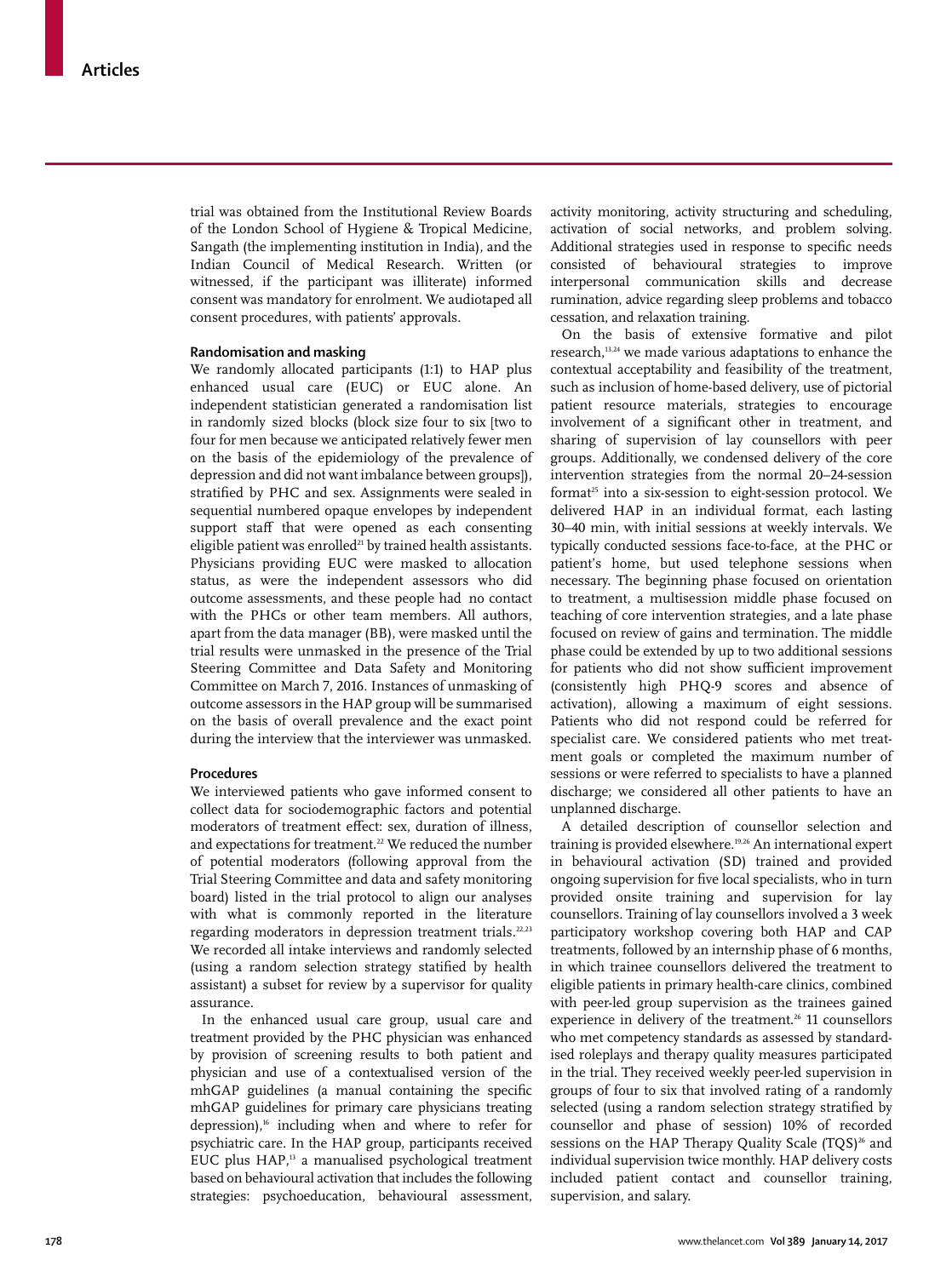We assessed treatment fidelity via treatment completion, maintained by counsellors in electronic clinical records, HAP TQS scores from peer and expert ratings of audio recordings of sessions during weekly group supervision, and therapy quality of a randomly selected (using a random selection strategy stratified by counsellor and phase of session) 10% of all sessions rated by an independent expert who was not involved in the trial but had previously led development of HAP.<sup>13</sup>

#### **Outcomes**

The two primary outcomes were depression severity assessed by the modified (dropping the item related to sex for cultural reasons) Beck Depression Inventory version II (BDI-II) and remission from depression as defined by a PHQ-9 score of less than 10, both assessed 3 months after enrolment. Secondary outcomes were disability on the WHO Disability Assessment Schedule II and total days unable to work in the previous month, behavioural activation on the five-item abbreviated Activation Scale based on the Behavioural Activation for Depression Scale-Short Form, suicidal thoughts or attempts in the past 3 months, intimate partner violence (not a prespecified hypothesis), and resource use and costs of illness estimated from the Client Service Receipt Inventory.<sup>27</sup> We assessed behavioural activation concurrently with the primary outcome, precluding drawing of any causal inference. Concurrent assessment of mediator and outcome provides only a very weak test of mediation and we are hesitant to report findings in that regard since we consider them potentially misleading. Instead, we have reframed behavioural activation as a putative target of the treatment rather than an outcome in its own right. We will be examining the potential mediating role of behavioural activation on the effect of intervention at 12 months separately. All adaptations to outcomes, including the decision to drop the item enquiring about sexual drive (because of cultural sensitivity considerations), were finalised and approved by the Trial Steering Committee and the Data and Safety Monitoring Committee before the start of the trial. We collected data for serious adverse events, defined as deaths, suicide attempts, and unplanned admissions to hospital from any cause.

#### **Statistical analysis**

Assuming an intracluster correlation between clinics of 0·04, with one counsellor per PHC at any one time, a loss to follow-up of 15% over 3 months, and a 1:1 allocation ratio, we aimed to recruit 500 participants to detect the hypothesised effects (a standardised mean difference of  $0.42$ ), with 90% power for the primary continuous outcome of depression severity and 92% power to detect a recovery of 65% in the HAP group for our primary binary outcome of depression remission. We took into account the design effect of  $1.28$  in the sample size estimation.

Analyses were on an intention-to-treat basis with use of multiple imputation for those with missing outcome data. We assessed serious adverse events in the perprotocol population. All models adjusted for PHC as a fixed effect to allow for within-PHC clustering and adjusted for baseline PHQ-9 scores. For continuous outcomes, we estimated intervention effects using linear regression and reported them as adjusted mean differences (AMDs) and effect sizes, with 95% CIs. For binary outcomes, we reported intervention effects as adjusted prevalence ratios (aPRs) estimated from logistic regression using the marginal standardisation technique for prevalence ratios and the  $\delta$  method for the 95% CIs.<sup>28</sup> Although our original plan was to have one counsellor per PHC, in practice, 11 counsellors delivered the intervention over the ten PHCs. Of these, six worked in one PHC only, and the remaining five worked in two



#### **Figure 1:** Trial profile

CAP=Counselling for Alcohol Problems. EUC=enhanced usual care. HAP=Healthy Activity Program. PHQ-9=Patient Health Questionnaire 9.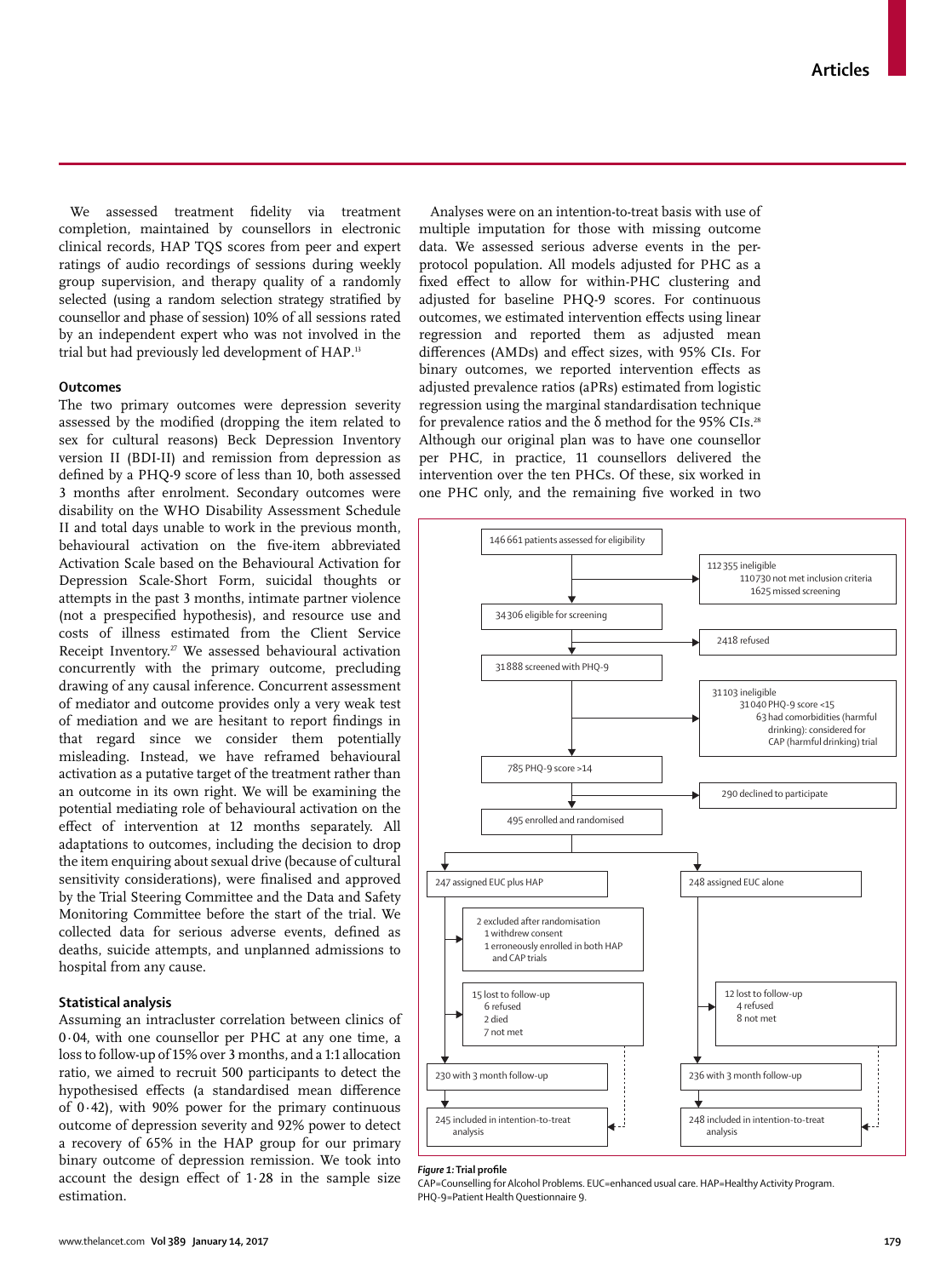| <b>EUC plus HAP</b><br>$(n=245)$ | <b>EUC</b> alone<br>$(n=248)$                      |
|----------------------------------|----------------------------------------------------|
| 42.4(12.1)                       | 42.6(12.0)                                         |
| 188 (76%)                        | 191 (77%)                                          |
|                                  |                                                    |
| 166 (68%)                        | 171 (69%)                                          |
| 28 (11%)                         | 29 (12%)                                           |
| 3(1%)                            | $1(0.4\%)$                                         |
| 48 (19%)                         | 47 (19%)                                           |
|                                  |                                                    |
| 75 (31%)                         | 55 (22%)                                           |
| 114 (46%)                        | 135 (54%)                                          |
| 38 (16%)                         | 40 (16%)                                           |
| 13 (5%)                          | 11 (4%)                                            |
| 5(2%)                            | 7 (3%)                                             |
|                                  |                                                    |
| 152 (62%)                        | 140 (56%)                                          |
| 77 (31%)                         | 97 (39%)                                           |
| 3(1%)                            | 4(2%)                                              |
| 13 (5%)                          | 7(3%)                                              |
|                                  |                                                    |
| $\Omega$                         | $1(-1%)$                                           |
| 115 (47%)                        | 111 (45%)                                          |
| 66 (27%)                         | 50 (20%)                                           |
| 64 (26%)                         | 86 (35%)                                           |
| $16(4-48)$                       | $12(4-36)$                                         |
| 17.9(2.8)                        | 17.9(2.6)                                          |
|                                  |                                                    |
| 185 (76%)                        | 187 (75%)                                          |
| 60 (24%)                         | 61(25%)                                            |
|                                  | Patient's expectation of usefulness of counselling |

Data are mean (SD), n (%), or median (IQR). EUC=Enhanced usual care. PHQ-9=Patient Health Questionnaire 9. \*Includes students and people not working outside of the home.

*Table 1:* **Baseline characteristics** 

PHCs where caseloads were higher. Thus, we carried out a sensitivity analysis as a multilevel model with both PHC and counsellor included as random effects. Sensitivity analyses also included complete case analyses. We did Complier's Average Causal Effect analyses to estimate the effect of completed treatment as originally intended on participants.<sup>29</sup>

Results are described in terms of strength of evidence rather than statistical significance<sup>30</sup> and, hence, we did not adjust p values for multiple comparisons. We did economic assessments from health-care system and societal perspectives. We derived quality-adjusted life-year (QALY) scores using an approach previously used in India.<sup>31</sup> We bootstrapped incremental costeffectiveness ratios to derive 95% CIs. We explored statistical uncertainty around the incremental costeffectiveness ratios through cost-effectiveness acceptability curves showing the likelihood that HAP would be cost-effective at different levels of willingness to pay. We did post-hoc analyses of remission as defined by a PHQ-9 score of less than 5 or a 50% reduction in score as a stringent indicator of remission. We did all statistical analyses using Excel 2016, SPSS 21, and Stata 14. All costs are presented in 2015 international dollars. A Data and Safety Monitoring Committee oversaw the trial. This trial is registered with the ISRCTN registry, number ISRCTN95149997.

## **Role of the funding source**

The funder of the study had no role in study design, data collection, data analysis, or writing of the report. VP, HAW, BW, BB, DM, and A-LP had full access to all the data in the study. VP and BW had final responsibility for the decision to submit for publication.

## **Results**

Between Oct 28, 2013, and July 29, 2015, 34 306 (23%) of the 146 661 PHC attendees assessed met eligibility criteria (figure 1). 31888 (93%) of these patients were screened for depression using PHQ-9 (18740 [59%] women and 13 148 [41%] men) and 785 (2%) met criteria for inclusion in the trial (615 [78%] women and 170 [22%] men), of whom 495 (63%) consented to participate and were enrolled (379 [77%] women and 116 [23%] men). 248 patients were randomly allocated to EUC and 247 were randomly allocated to EUC plus HAP, two of whom were subsequently excluded from the EUC plus HAP group (one withdrew consent and the other was erroneously enrolled in both CAP and HAP trials), leaving a total of 245 patients given EUC plus HAP.

2480 (8%) of 31 888 patients screened had moderate to severe depression, as defined by a PHQ-9 score of more than 10, which is within the range of prevalence of depression reported in the WHO multinational study of common mental disorders in general health care.<sup>32</sup> Baseline characteristics were similar by group (table 1). The modal patient was a married woman in her early forties with moderately severe depression, with a primary school education, and not employed outside the home. Participants had similar baseline characteristics to those who declined (appendix), and the most common reason for refusal to participate in the trial was time constraints (118 [41%]). 466 (94%) participants were seen at the 3 month endpoint (236 [51%] in the EUC group and 230 [49%] in the EUC plus HAP group), with a mean interval of  $14.8$  weeks (95% CI  $14.6-15.2$ ). Those lost to follow-up tended to be younger and more likely to be single than were those not lost to follow-up (appendix). The trial was completed on Aug 30, 2016, when the 12 month outcome assessment ended.

We noted strong evidence of an intervention effect on depression symptom severity. Mean BDI-II score was 27 $-52$  (SD 13 $-26$ ) in the EUC group and 19 $-99$  (15 $-70$ ) in

See **Online** for appendix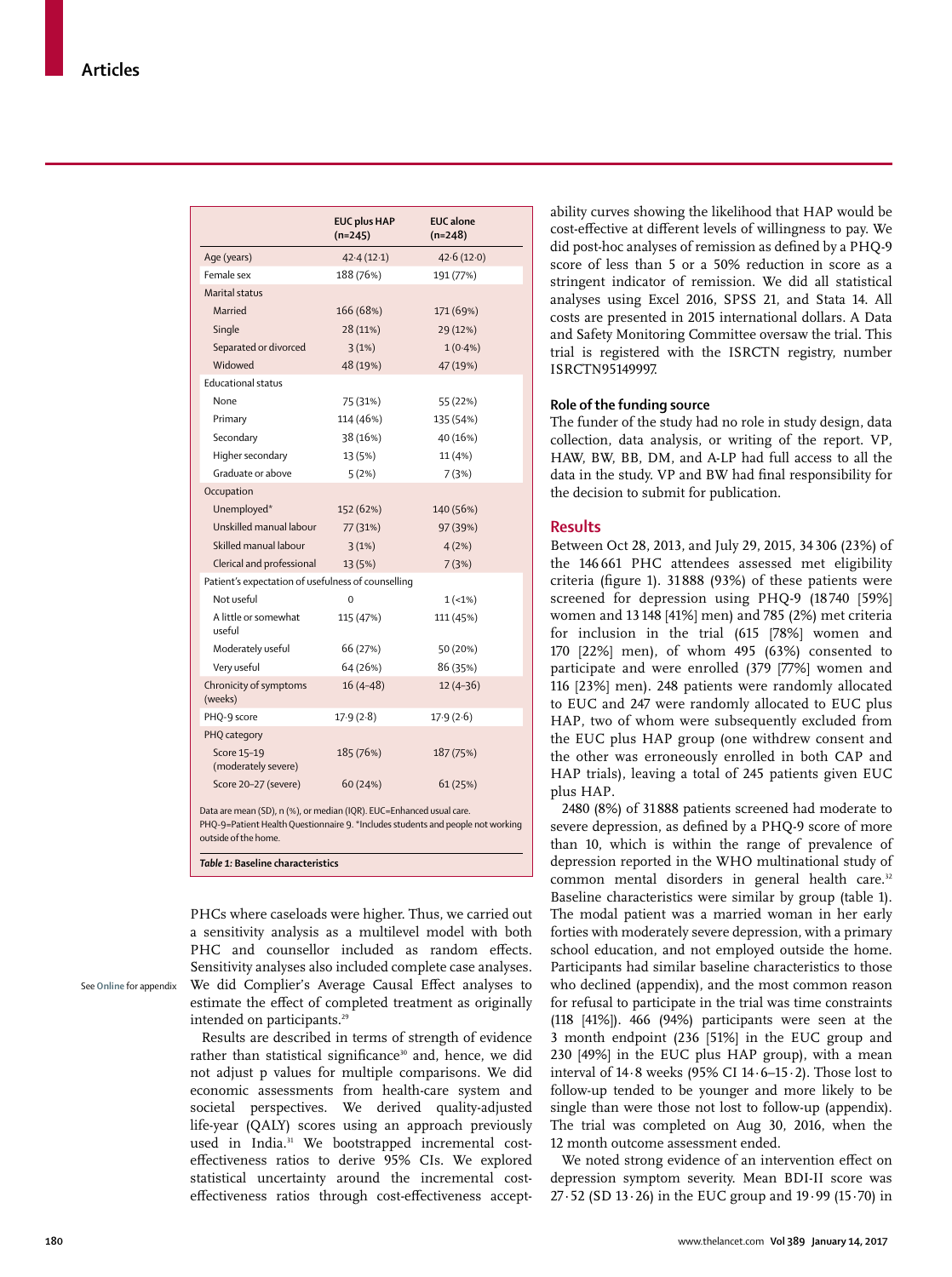the EUC plus HAP group (AMD –7·57 [95% CI  $-10.27$  to  $-4.86$ ]; p<0.0001; table 2), with an effect size of 0·48 (95% CI 0·30–0·66). We noted some evidence of a treatment interaction with severity, with a larger effect of EUC plus HAP than for EUC alone among patients with more severe depression at baseline (PHQ-9 score of 20 or more) than among those who were less severe (p value for interaction  $0.05$ ); differences were significant within each subset (high severity: mean BDI-II score in EUC group 32·71 [SD 12·75] *vs* 20·16 [15·45] in EUC plus HAP group, AMD –12·15 [95% CI –17·53 to –6·77], p<0·0001; moderate severity: 25·80 [13·19] *vs* 20·16  $[15.82]$ , AMD  $-5.99$   $[-9.14$  to  $-2.85]$ ; p<0.0001; figure 2). We obtained similar results fitting HAP counsellor as a random effect and using complete case analyses (appendix). We noted no evidence of moderation by sex, chronicity, or expectation (appendix).

HAP also had a strong intervention effect on depression remission (PHQ-9 score of  $\langle 10 \rangle$ , with 147 (64%) of 230 participants meeting criteria in the EUC plus HAP group compared with 91 (39%) of 236 in the EUC alone group (aPR 1·61 [95% CI 1·34–1·93]; adjusted risk difference  $24.0\%$  [15.4–32.6]; p<0.0001). This finding yields a number needed to treat of 4·15 (3·07–6·45). The Complier's Average Causal Effect analysis for the effect of having a planned discharge found a prevalence ratio of 2·16 (1·68–2·78) associated with remission among patients who completed HAP. HAP remained better when remission was defined more stringently (PHQ score of <5: aPR 2·34 [1·75–3·14]) or as an at least 50% reduction in PHQ score (aPR 1·82 [1·51–2·19]).

The effect of EUC plus HAP was better than that of EUC for all secondary outcomes (WHO Disability Assessment Schedule II effect size  $0.13$ ; days unable to work effect size  $0.20$ ) and the putative target of behavioural activation (Behavioural Activation for Depression Scale effect size  $-0.39$ ), except for intimate partner psychological violence among women or any form of violence among men (table 2). Serious adverse events and prescription of antidepressant medications were infrequent and did not differ between treatments (any serious adverse event nine [4%] in the HAP plus EUC group  $\nu s$  ten [4%] in the EUC alone group,  $p=1.00$ ; deaths two [1%] *vs* none, p=0·24; suicide attempts four [2%] *vs* three [1%], p=0·72; unplanned admissions to hospital three [1%] *vs s*even [3%], p=0·34); appendix).

The intraclass correlation of BDI-II within PHCs was 0·005. The internal consistency (Cronbach's α) observed in this study was 0·86 for PHQ-9 and 0·91 for BDI-II. Of the 245 participants in the HAP group, 169 (69%) had a planned discharge, of whom seven (4%) were referred for specialist care. Their median number of sessions was six (IQR five to seven). 61 (25%) received more than the optimal dose of six sessions. Patients with an unplanned discharge were likely to stop attending early (median one session [IQR none to two]). Of the total 1181 sessions delivered, 1133 (96%) were face-to-face.

|                                                                 | <b>EUC plus HAP</b><br>$(n=245)^*$ | <b>EUC</b> alone<br>$(n=248)^*$ | Adjusted mean<br>difference or<br>prevalence ratio<br>(95% CI) <sup>+</sup> | p value  |
|-----------------------------------------------------------------|------------------------------------|---------------------------------|-----------------------------------------------------------------------------|----------|
| <b>Primary outcomes</b>                                         |                                    |                                 |                                                                             |          |
| BDI-II score at 3 months                                        | 19.99 (15.70)                      | 27.52(13.26)                    | $-7.57$<br>$(-10.27 \text{ to } -4.86)$                                     | <0.0001  |
| Depression remission at 3 months                                | 147/230 (64%)                      | 91/236 (39%)                    | 1.61<br>$(1.34 \text{ to } 1.93)$                                           | < 0.0001 |
| <b>Secondary outcomes</b>                                       |                                    |                                 |                                                                             |          |
| Disability score                                                | 9.12(9.34)                         | 11.79(8.99)                     | $-2.73$<br>$(-4.39 \text{ to } -1.06)$                                      | 0.001    |
| Days unable to work                                             | 4.97(7.71)                         | 7.21(9.38)                      | $-2.29$<br>$(-3.84$ to $-0.73)$                                             | 0.004    |
| Behavioural activation score                                    | 12.05(4.76)                        | 9.88(4.36)                      | 2.17<br>$(1.34 \text{ to } 3.00)$                                           | < 0.0001 |
| Suicidal thoughts or attempts‡                                  | 48/230 (21%)                       | 82/236 (35%)                    | 0.61<br>(0.45 to 0.83)                                                      | 0.001    |
| Intimate partner physical<br>violence (women)                   | 13/112 (12%)                       | 26/120 (22%)                    | 0.53<br>$(0.29 \text{ to } 0.96)$                                           | 0.04     |
| Intimate partner psychological<br>or emotional violence (women) | 33/112 (29%)                       | 44/120 (37%)                    | 0.76<br>$(0.53 \text{ to } 1.10)$                                           | 0.15     |
| Intimate partner physical<br>violence (men)                     | 0/37                               | 3/40(8%)                        | 0.00                                                                        | 0.24     |
| Intimate partner psychological<br>or emotional violence (men)§  | 6/37(16%)                          | 8/40 (20%)                      | 0.67<br>(0.27 to 1.71)                                                      | 0.41     |

Data are mean (SD) or n/N (%). EUC=enhanced usual care. HAP=Healthy Activity Program. BDI=Beck Depression Inventory. \*Among those with observed data at 3 months. †Including imputed outcome data for those with missing data. ‡We assessed suicidal thoughts over the past 2 weeks through the relevant Patient Health Questionnaire 9 item, whereas we assessed suicide attempts over the 3 month period since enrolment. Seven participants reported suicide attempts (three in the EUC group and four in the EUC plus HAP group). All of these participants also reported suicidal thoughts. §Among married participants. ¶Because of sparse data, the p value for physical violence in men is using Fisher's exact test on complete case data.

*Table 2:* **Primary and secondary outcomes** 

Although 173 (77%) of the 226 first sessions (typically on the day when patients were enrolled) took place in the PHC, 522 (91%) of the 575 subsequent sessions were delivered at home. 51 (21%) of participants had a significant other involved in at least one session. The mean session duration was 40·2 min (95% CI 39·1–41·4). Mean TQS score was  $2.58$  ( $2.53-2.64$ ) on the basis of peer supervisor ratings (n=186), similar to expert supervisor ratings (n=186; mean  $2.55$  [ $2.47-2.62$ ]) and the mean score of the independent rater (n=100; mean  $2.76$  [ $2.69-2.82$ ]), indicating good to average therapy quality. The most frequently endorsed HAP elements by the counsellor at the end of treatment were activation (178 [73%]), followed by problem solving (62 [25%]). 31 (13%) of 245 investigators were unmasked, with 16 (7%) unmasked before the primary outcome assessment.

From the health system perspective, the total healthcare cost per person, including the intervention cost, was significantly higher in the EUC plus HAP group than in the EUC alone group, with significantly better QALY scores (table 3). Excluding the cost of intervention, the use and thus cost of other health-care service costs was not different between groups. Health system planners will need to consider whether or not the additional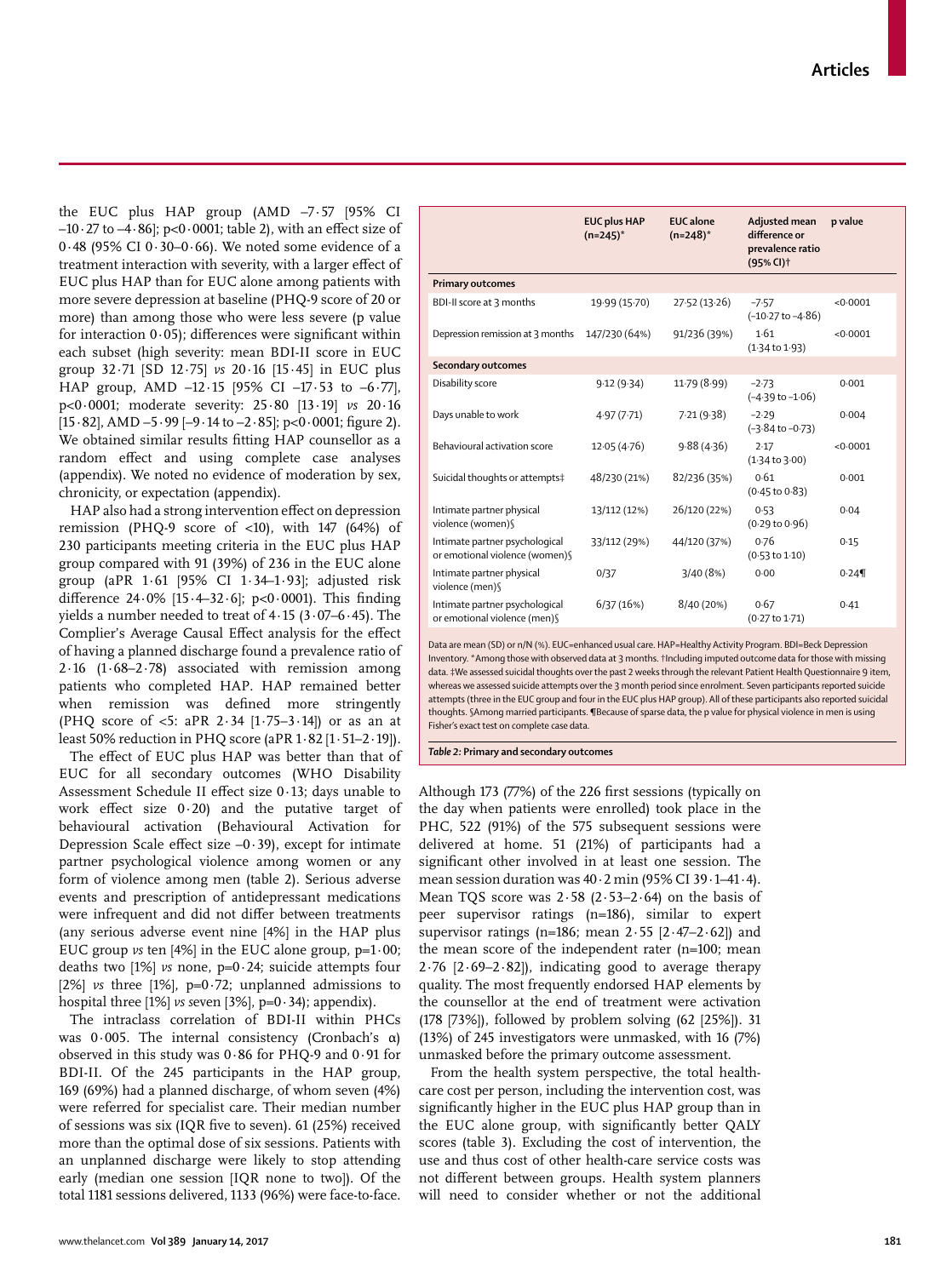



|                                             | <b>EUC plus HAP</b><br>$(n=245)$ | <b>EUC</b> alone<br>$(n=248)$ | <b>Mean difference</b><br>(95% CI) | p value  |
|---------------------------------------------|----------------------------------|-------------------------------|------------------------------------|----------|
| Health system costs (\$)                    |                                  |                               |                                    |          |
| PHC doctor consultations                    | \$13(21)                         | \$15(23)                      | $-52 (-6 to 2)$                    | 0.40     |
| Hospital doctor consultations               | \$13(73)                         | \$13(51)                      | \$0 (-11 to 11)                    | 0.98     |
| Hospital admissions                         | \$8(62)                          | \$22 (100)                    | $-$14 (-28 to 2)$                  | 0.08     |
| Laboratory tests                            | \$6(20)                          | \$9(36)                       | $-53(-8 to 2)$                     | 0.24     |
| Medicines                                   | \$6(15)                          | \$9(25)                       | $-53(7 to 1)$                      | 0.08     |
| Total public health-care costs              | \$47(117)                        | \$67(132)                     | $-520 (-40 to 4)$                  | 0.07     |
| HAP intervention                            | \$66(55)                         | \$0                           | \$66 (59 to 73)                    | < 0.0001 |
| Productivity costs (\$)                     |                                  |                               |                                    |          |
| Time costs to service users<br>and families | \$52(62)                         | \$40 (55)                     | \$12 (1 to 22)                     | 0.03     |
| Productivity losses                         | \$87(116)                        | \$139 (141)                   | $-$ \$52 ( $-$ 75 to $-29$ )       | < 0.0001 |
| Total costs (\$)                            |                                  |                               |                                    |          |
| Health system perspective                   | \$113(125)                       | \$67(132)                     | \$46 (22 to 68)                    | < 0.0001 |
| Societal perspective                        | \$251 (229)                      | \$246 (244)                   | \$5 (-37 to 47)                    | 0.83     |
| Cost-effectiveness analyses                 |                                  |                               |                                    |          |
| QALYs gained                                | 0.209<br>(0.018)                 | 0.204<br>(0.018)              | 0.005<br>(0.002 to 0.008)          | 0.008    |
|                                             | .                                |                               |                                    |          |

enhanced usual care. HAP=Healthy Activity Program. PHC=pu QALY=quality-adjusted life-year.

*Table 3:* **Costs per person and QALYs gained (2015 international dollars)**

budgetary costs of investment in HAP are worth the health improvements gained. One aid to decision making is assessment of cost-effectiveness; an incremental cost per QALY gained of less than gross domestic product per capita has been considered to be highly cost-effective.<sup>33</sup> HAP has a favourable cost per QALY gained (table 4) as GDP per capita in the state of Goa in 2015 was \$16 060.<sup>34</sup>

Figure 3 provides a cost-effectiveness acceptability curve, indicating that HAP has an 87% chance of being considered cost-effective from a health system perspective in the state of Goa. No consensus exists on the cost-effectiveness thresholds per additional remission at 3 months on the PHQ-9 scale, but as table 4 shows, the incremental costs are modest; if society is willing to pay up to the equivalent of 1 month's wages in Goa for an unskilled manual worker per remission (\$415),<sup>35</sup> HAP has a 99% chance of being cost-effective (appendix). The cost per BDI-II point improvement was \$6, approximately one third of the daily wages of an unskilled worker in Goa. From a societal perspective, productivity losses due to days unable to work and work cutback are significantly lower in the EUC plus HAP group than in the EUC alone group (table 3), which means that the overall costs of HAP are no longer significantly different to those in the EUC alone group. This finding means that HAP then has a 98% chance of being cost-effective and a 42% chance of being cost saving—ie, having lower costs and better outcomes than has EUC alone, with similar results for remission and BDI-II outcomes (appendix).

## **Discussion**

HAP as delivered by non-specialist health workers in routine primary care settings is effective in treatment of moderately severe and severe depression. HAP produced a moderate effect on depressive symptoms, an almost two-thirds increase in remission, and small effects on secondary outcomes related to functional impairment after only six to eight sessions of treatment. Baseline severity slightly moderated the effects of treatment; as in other trials,<sup>36</sup> the magnitude of the effect was largest among participants with severe depression, but unlike those other trials, the effect is also present among those less severely depressed. The economic analysis per QALY gained indicates that HAP is cost-effective; when wide societal effects on productivity are considered, the economic case is further strengthened, with a high probability that the intervention could be cost saving. The numbers of serious adverse events observed were small and consistent with our observations in a previous trial<sup>37</sup> in primary care with patients with common mental disorders.

The effect of HAP on secondary outcomes is important for multiple reasons. Functional impairment can persist after a major depressive episode and represents an important target of treatment. The pragmatic emphasis on behaviour change in HAP might be valuable to guide individuals with depression to improve functional capacity and capacity to work. Moreover, most patients with depression are women and the association between sex disadvantage and depression among women has been widely documented.<sup>38</sup> Women who received HAP were nearly 50% less likely to report intimate partner physical violence at the end of treatment than were women in usual care. The focus of HAP on improvement of life context and problem solving directly targets many of the components of sex disadvantage that have been associated with depression among women, including those that are specific to the family and interpersonal context.<sup>38</sup> This finding should be interpreted with caution and examined further in future trials. The economic case will be strengthened if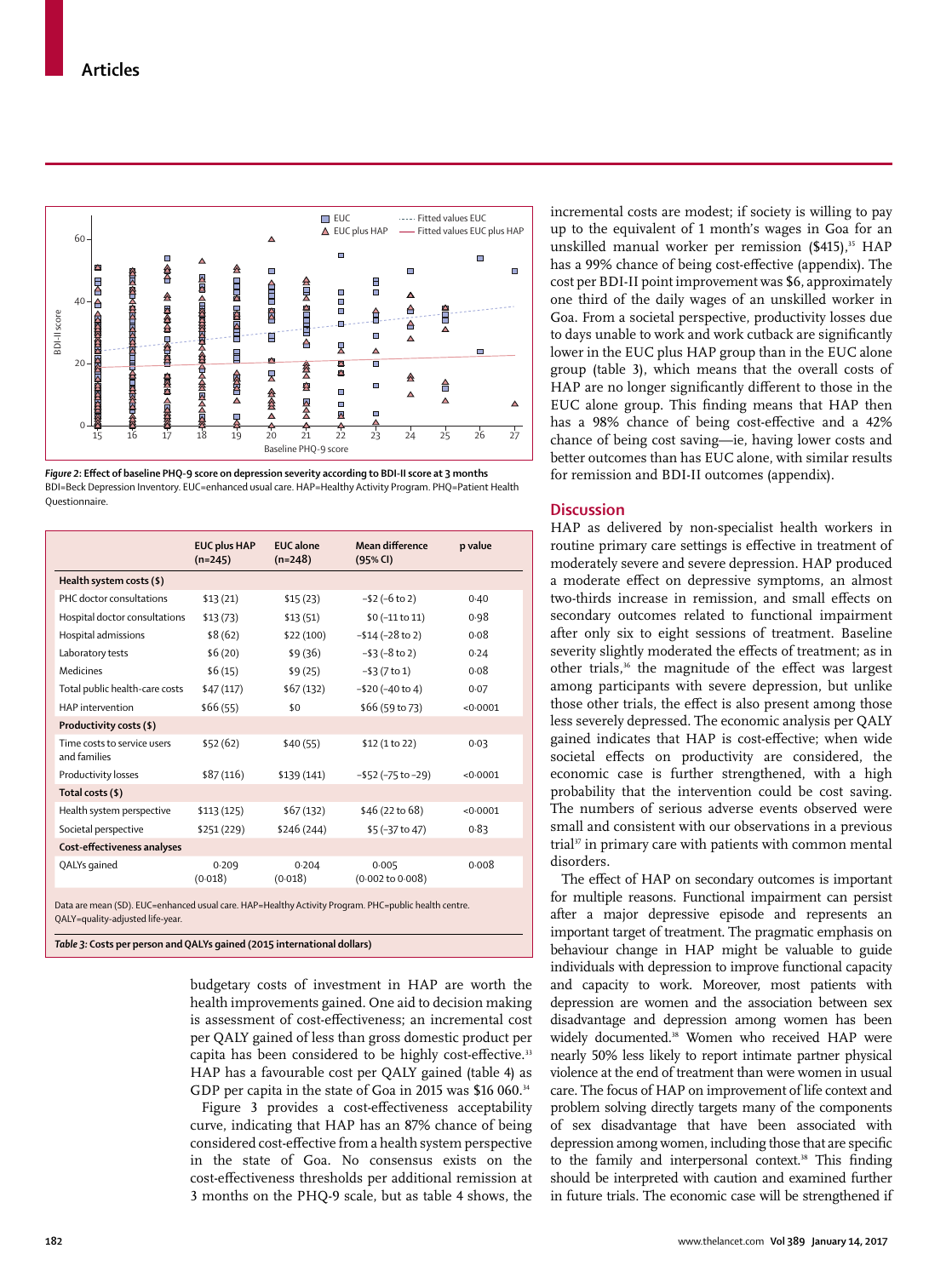differences in health service use and productivity are sustained over time. The marginal costs of HAP delivery would also fall once a pool of trained lay counsellors has been established that can continue to provide services. Moreover, the effect of HAP on depression outcomes was similar to that of other studies of behavioural activation and cognitive and behavioural interventions delivered by specialist providers over more sessions than in this study.<sup>39</sup>

The study has certain limitations. First, even though HAP was better than what is usually done, about a third of participants remained depressed even after treatment. Our emphasis on the brevity of the intervention could possibly have resulted in this less than optimal absolute effect. Still, we believe at the very least that HAP would be a suitable candidate for the initial intervention in a stepped care system of treatment delivery for severe depression.40 Second, our two measures of depression were somewhat discordant at the end of treatment; thus, although BDI-II scores suggested that patients ended treatment at the low end of the moderate range of severity (on the basis of the norms used in trials in high-income countries),<sup>41</sup> PHQ-9 indicated only mild residual symptoms. We have more confidence in PHQ-9 than in BDI-II in this regard as it has been used extensively cross-culturally and validated in the study setting.19 Furthermore, we caution against application of the existing norms to our study population as BDI-II was administered in an interview format rather than as selfreport. Third, diagnostic interviews were not carried out at baseline, although PHQ-9 is widely used to define case-level morbidity in trials and, importantly, we used locally validated cutoffs in this study.<sup>19</sup> Finally, the results in this study are restricted to the primary endpoint outcomes at 3 months for which our interest lies in the response and remission to our treatment of participants with moderately severe to severe depression. We intend to assess the sustainability of these outcomes, including recovery from depression, at a 12 month follow-up.

The findings of this trial, along with the companion trial<sup>18</sup> assessing CAP treatment, represent a substantial step in global mental health for several reasons. First, the interventions are brief, delivered by lay people and provided to primary health-care attenders with almost no exclusion criteria, thus enhancing their generalisability. Second, treatment was delivered by the same counsellors who concurrently delivered treatment for alcohol problems. We have thus shown the potential real-world value of our study to address the most common mental health and substance use disorders encountered in primary care by a single counsellor. However, the realworld responsibilities of such a counsellor could potentially extend to other mental disorders, such as psychoses, and future implementation research would need to address how the PREMIUM treatments can be integrated with these broad roles. Third, the treatment was adapted from behavioural activation, a treatment that has a strong theoretical and empirical evidence base

|                                 | Health system<br>perspective | Societal perspective        |
|---------------------------------|------------------------------|-----------------------------|
| Cost per QALY gained            | \$9333                       | \$957                       |
| at $3$ months $($ math)         | (3862 to 28169)              | $(-6145 \text{ to } 14418)$ |
| Cost per remission              | \$181                        | \$19                        |
| at $3$ months $(5)$             | (87 to 335)                  | $(-133$ to 229)             |
| Cost per BDI point              | \$6                          | \$1                         |
| improvement at $3$ months $(5)$ | (3 to 12)                    | $(-5 \text{ to } 8)$        |

Data are mean (95% CI). BDI=Beck Depression Inventory.

Table 4: Cost-effectiveness analyses from health system and societal **perspectives (2015 international dollars)**



*Figure 3:* **Cost-eff ectiveness acceptability curve: willingness to pay per quality-adjusted life-year gained from the Healthy Activity Program from a health system perspective**

across multiple countries and patient populations.<sup>17</sup> Findings from the COBRA trial<sup>42</sup> from the UK have further substantiated the equivalence of this simpler psychological treatment with more elaborate treatments such as cognitive behavioural therapy. Fourth, the conduct and analyses of the trials were carried out in adherence with the protocol and the trial indicators testify to high levels of internal validity. Finally, the target population has very low levels of awareness of depression as a mental health condition and virtually all participants primarily present for somatic concerns.43 Few, if any, would have had a previous diagnosis of depression or received a psychological treatment or antidepressants, as evidenced by the low number of prescriptions, even after the diagnosis was conveyed to the primary care physician.44 Ratings of therapy quality, both independent and by supervisors, and the high levels of treatment completion testify to the acceptability and feasibility of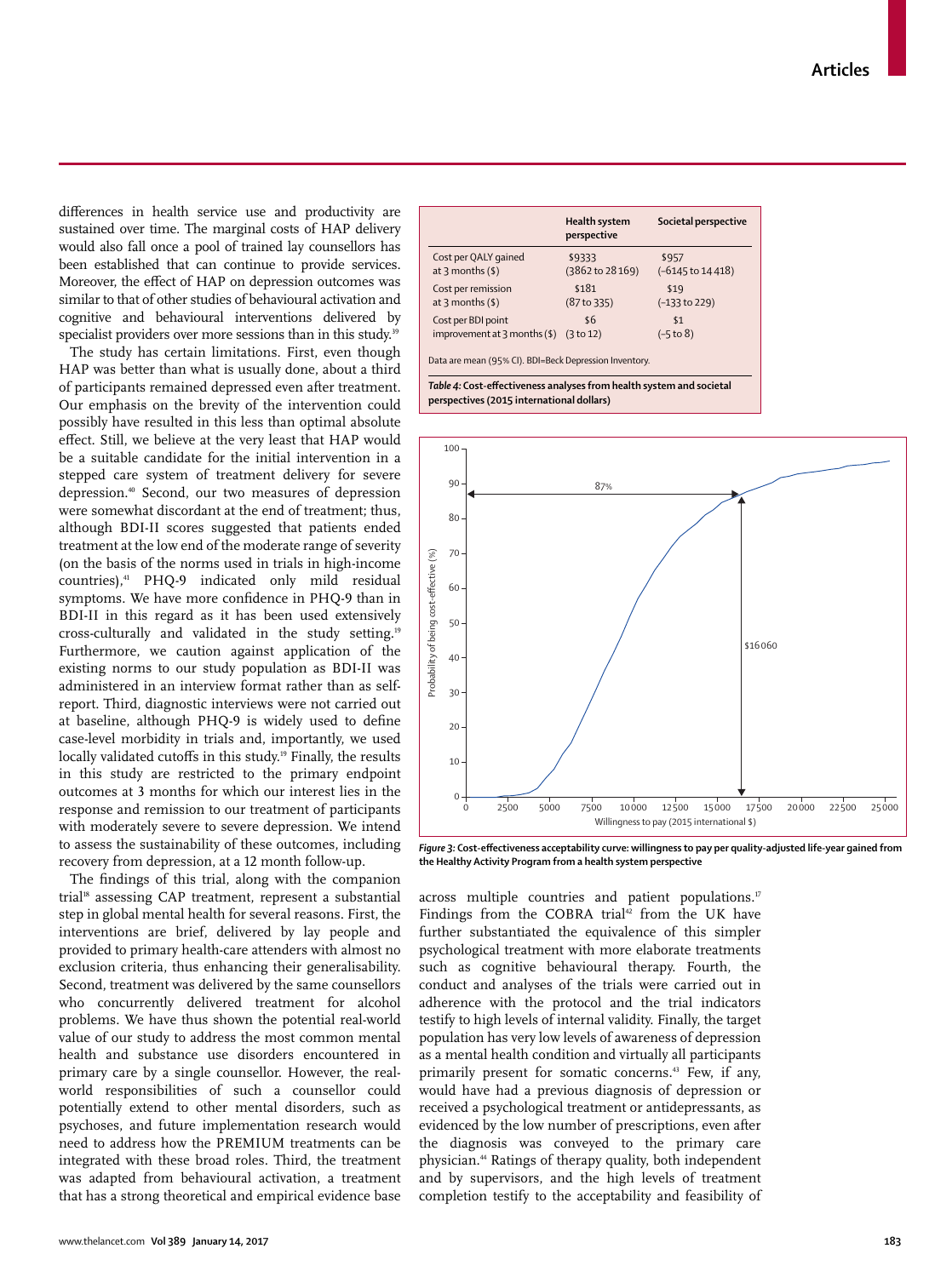this non-specialist-delivered treatment, even in this previously untreated population.

This particular trial represents, to our knowledge, the first ever publication from any low-income and middleincome country assessing the effectiveness and costeffectiveness of a psychological treatment for moderately severe to severe depression in primary care. Further research should focus on replication of our findings and dissemination of HAP in routine care settings in diverse contexts. Our dissemination efforts for HAP include launching of an online platform for those interested to learn the treatment<sup>45,46</sup> and collaborations to reverse engineer the treatment by assessing its effects in highincome settings, such as in the USA. A documentary about the two PREMIUM trials can also be accessed online. $47$  We anticipate that these features will be key to the long-term goal of the evidence generated by PREMIUM contributing to closing of the treatment gap for mental disorders worldwide.

#### **Contributors**

VP drafted the report and all authors reviewed and approved it. VP, BRK, and CGF were responsible for the design of the trial; AA, RV, SD, SDH, BB, BK, RA, BW, TW, BRK, CGF, and VP were responsible for intervention content and data gathering instruments; BW, HAW, MK, LV, BB, TW, BRK, and VP were responsible for trial conduct; HAW, BB, and BW were responsible for database design and management; and HAW, BW, DM, and A-LP were responsible for analyses.

#### **Declaration of interests**

DM has received honoraria for lectures not related to this work from Otsuka Pharmaceuticals, Janssen-Cilag, and H Lundbeck in the past 2 years. CGF holds a Principal Research Fellowship from the Wellcome Trust (046386). All other authors declare no competing interests.

#### **Acknowledgments**

This research was funded by a Wellcome Trust Senior Research Fellowship grant to VP (091834). We also acknowledge the generous partnership and support from the Directorate of Health Services of the Government of Goa.

**References**

- 1 Patel V, Chisholm D, Parikh R, et al. Addressing the burden of mental, neurological, and substance use disorders: key messages from Disease Control Priorities, 3rd edition. *Lancet* 2016; **387:** 1672–85.
- 2 Ferrari AJ, Somerville AJ, Baxter AJ, et al. Global variation in the prevalence and incidence of major depressive disorder: a systematic review of the epidemiological literature. *Psychol Med* 2013; **43:** 471–81.
- 3 Whiteford HA, Ferrari AJ, Degenhardt L, Feigin V, Vos T. The global burden of mental, neurological and substance use disorders: an analysis from the Global Burden of Disease Study 2010. *PLoS One* 2015; **10:** e0116820.
- 4 Chisholm D, Sweeny K, Sheehan P, et al. Scaling-up treatment of depression and anxiety: a global return on investment analysis. *Lancet Psychiatry* 2016; **3:** 415–24.
- 5 Cuijpers P, Hollon SD, van Straten A, Bockting C, Berking M, Andersson G. Does cognitive behaviour therapy have an enduring effect that is superior to keeping patients on continuation pharmacotherapy? A meta-analysis. *BMJ Open* 2013; **3:** 4.
- 6 WHO. mhGAP. Mental Health Gap Action Programme. Scaling up care for mental, neurological and substance use disorders. Geneva: World Health Organization, 2008.
- 7 Patel V, Xiao S, Chen H, et al. The magnitude of and health system responses to the mental health treatment gap in adults in India and China. *Lancet* 2016; published online May 17. http://dx.doi. org/10.1016/S0140-6736(16)00160-4.
- Wang PS, Aguilar-Gaxiola S, Alonso J, et al. Use of mental health services for anxiety, mood, and substance disorders in 17 countries in the WHO world mental health surveys. *Lancet* 2007; **370:** 841–50.
- 9 Maziak W, Eissenberg T, Klesges RC, Keil U, Ward KD. Adapting smoking cessation interventions for developing countries: a model for the Middle East. *Int J Tuberc Lung Dis* 2004; **8:** 403–13.
- 10 Patel V. The need for treatment evidence for common mental disorders in developing countries. *Psychol Med* 2000; **30:** 743–46.
- 11 van Ginneken N, Tharyan P, Lewin S, et al. Non-specialist health worker interventions for the care of mental, neurological and substance-abuse disorders in low- and middle-income countries. *Cochrane Database Syst Rev* 2013; **11:** CD009149.
- 12 Collins PY, Patel V, Joestl SS, et al. Grand challenges in global mental health. *Nature* 2011; **475:** 27–30.
- 13 Chowdhary N, Anand A, Dimidjian S, et al. The Healthy Activity Program lay counsellor delivered treatment for severe depression in India: systematic development and randomised evaluation. *Br J Psychiatry* 2016; **208:** 381–88.
- Vellakkal S, Patel V. Designing psychological treatments for scalability: the PREMIUM approach. *PLoS One* 2015; **10:** e0134189.
- 15 Nadkarni A, Velleman R, Dabholkar H, et al. The systematic development and pilot randomized evaluation of counselling for alcohol problems, a lay counselor-delivered psychological treatment for harmful drinking in primary care in India: the PREMIUM study. *Alcohol Clin Exp Res* 2015; **39:** 522–31.
- 16 WHO. mhGAP intervention guide for mental, neurological and substance use disorders in non-specialized health settings: mental health Gap Action Programme (mhGAP). Geneva: World Health Organization, 2010.
- 17 Dimidjian S, Barrera M Jr, Martell C, Munoz RF, Lewinsohn PM. The origins and current status of behavioral activation treatments for depression. *Annu Rev Clin Psychol* 2011; **7:** 1–38.
- Nadkarni A, Weobong B, Weiss HA, et al. Counselling for Alcohol Problems (CAP), a lay counsellor-delivered brief psychological treatment for harmful drinking in men, in primary care in India: a randomised controlled trial. *Lancet* 2016; published online Dec 14. http://dx.doi.org/10.1016/S0140-6736(16)31590-2.
- 19 Patel V, Araya R, Chowdhary N, et al. Detecting common mental disorders in primary care in India: a comparison of five screening questionnaires. *Psychol Med* 2008; **38:** 221–28.
- 20 Patel V, Weobong B, Nadkarni A, et al. The effectiveness and costeffectiveness of lay counsellor-delivered psychological treatments for harmful and dependent drinking and moderate to severe depression in primary care in India: PREMIUM study protocol for randomized controlled trials. *Trials* 2014; **15:** 101.
- 21 Schulz KF, Grimes DA. Allocation concealment in randomised trials: defending against deciphering. *Lancet* 2002; **359:** 614–18.
- 22 Fournier JC, DeRubeis RJ, Shelton RC, Hollon SD, Amsterdam JD, Gallop R. Prediction of response to medication and cognitive therapy in the treatment of moderate to severe depression. *J Consult Clin Psychol* 2009; **77:** 775–87.
- 23 Kraemer HC. Messages for clinicians: moderators and mediators of treatment outcome in randomized clinical trials. *Am J Psychiatry* 2016; **173:** 672–79.
- Aggarwal NK, Balaji M, Kumar S, et al. Using consumer perspectives to inform the cultural adaptation of psychological treatments for depression: a mixed methods study from south Asia. *J Aff ect Disord* 2014; **163:** 88–101.
- 25 Hopko DR, Ryba MM, McIndoo C, File A. Behavioral activation. In: Nezu CM, Nezu AM, eds. The Oxford Handbook of Cognitive and Behavioral Therapies. New York: Oxford University Press, 2015.
- 26 Singla DR, Weobong B, Nadkarni A, et al. Improving the scalability of psychological treatments in developing countries: an evaluation of peer-led therapy quality assessment in Goa, India. *Behav Res Ther* 2014; **60:** 53–59.
- 27 Chisholm D, Knapp MR, Knudsen HC, Amaddeo F, Gaite L, van Wijngaarden B. Client Socio-Demographic and Service Receipt Inventory—European Version: development of an instrument for international research. EPSILON Study 5. European Psychiatric Services: inputs linked to outcome domains and needs. *Br J Psychiatry Suppl* 2000; **39:** s28–33.
- 28 Localio AR, Margolis DJ, Berlin JA, Relative risks and confidence intervals were easily computed indirectly from multivariable logistic regression. *J Clin Epidemiol* 2007; **60:** 874–82.
- Hewitt CE, Torgerson DJ, Miles JN. Is there another way to take account of noncompliance in randomized controlled trials? *CMAJ* 2006; **175:** 347.